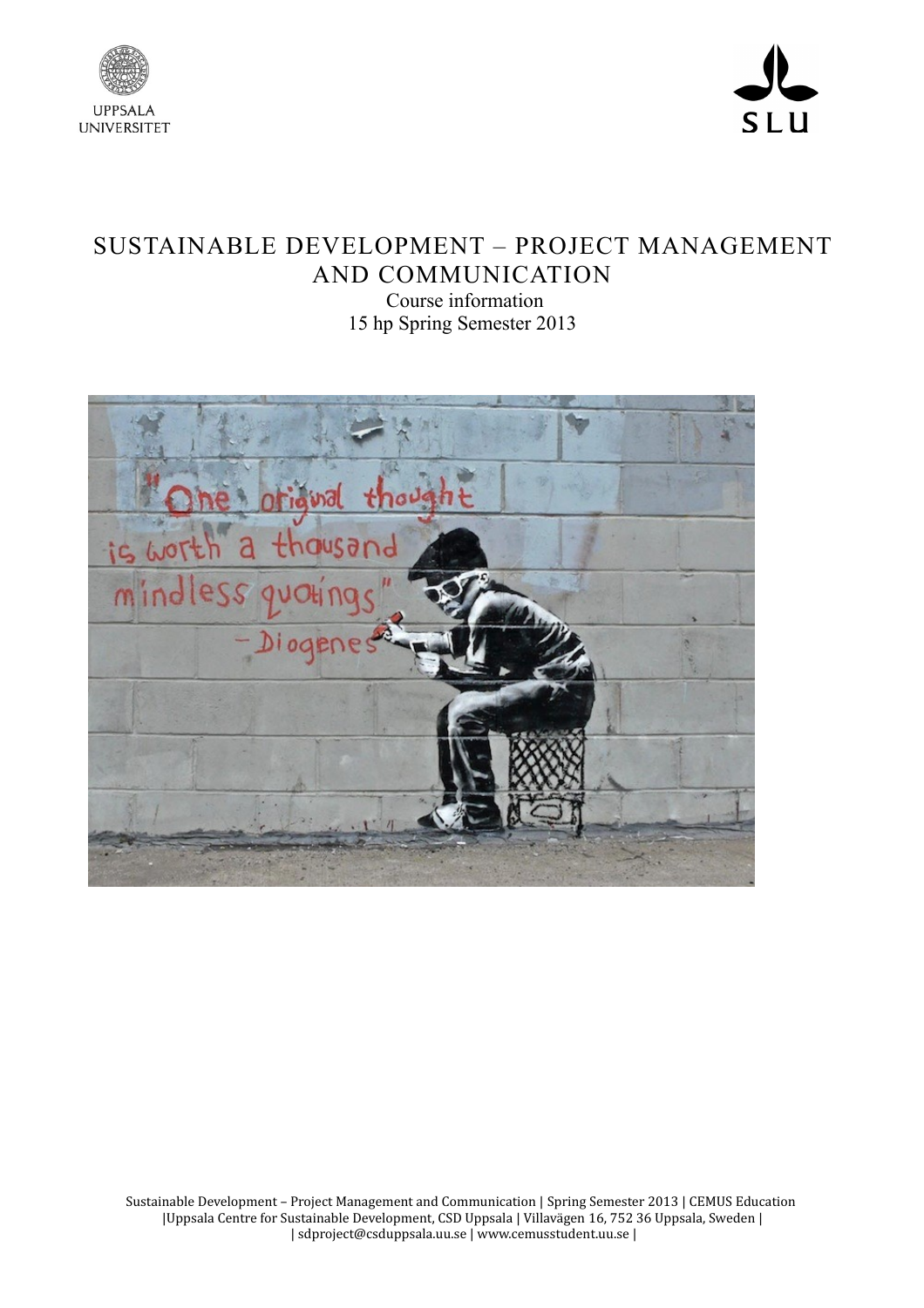



# **SUSTAINABLE DEVELOPMENT – PROJECT MANAGEMENT AND COMMUNICATION**

Do you want to contribute to sustainability and take part in the transition to sustainability? This course gives you the opportunity and the tools to do just that. Taking the *Sustainable Development – Project Management and Communication* means planning and managing a project aiming to create and implement change in accordance with the concept of sustainable development.

Welcome to the course!

/Per A & Jonas A, Course Coordinators

# **CONTACT INFORMATION**

Feel free to contact us with questions or concerns regarding any aspect of the course! You can reach us at: **[sdproject@csduppsala.uu.se](mailto:sdproject@csduppsala.uu.se)**

Or visit us at Geocentrum, Villavägen 16 in Uppsala Telephone: 018-471 27 08 [www.csduppsala.uu.se](http://www.csduppsala.uu.se/) [www.cemusstudent.se](http://www.cemusstudent.se/)

# **INFORMATION FLOW**

We will post the schedule for the course and all written information on CEMUS Course Portal. This means that you need to visit the Course Portal regularly to check that there are no changes in the schedule. If you have missed a lecture or a seminar you should visit the webpage to make sure you have not missed any important information.

You can find the webpage at **www.cemusstudent.se/sdpmc**

Assignments and reports will be handed in through **studentportalen.uu.se** You need an account for this, so please arrange an account as soon as possible! More information on how you get your account on **www.uu.se/studentportalen**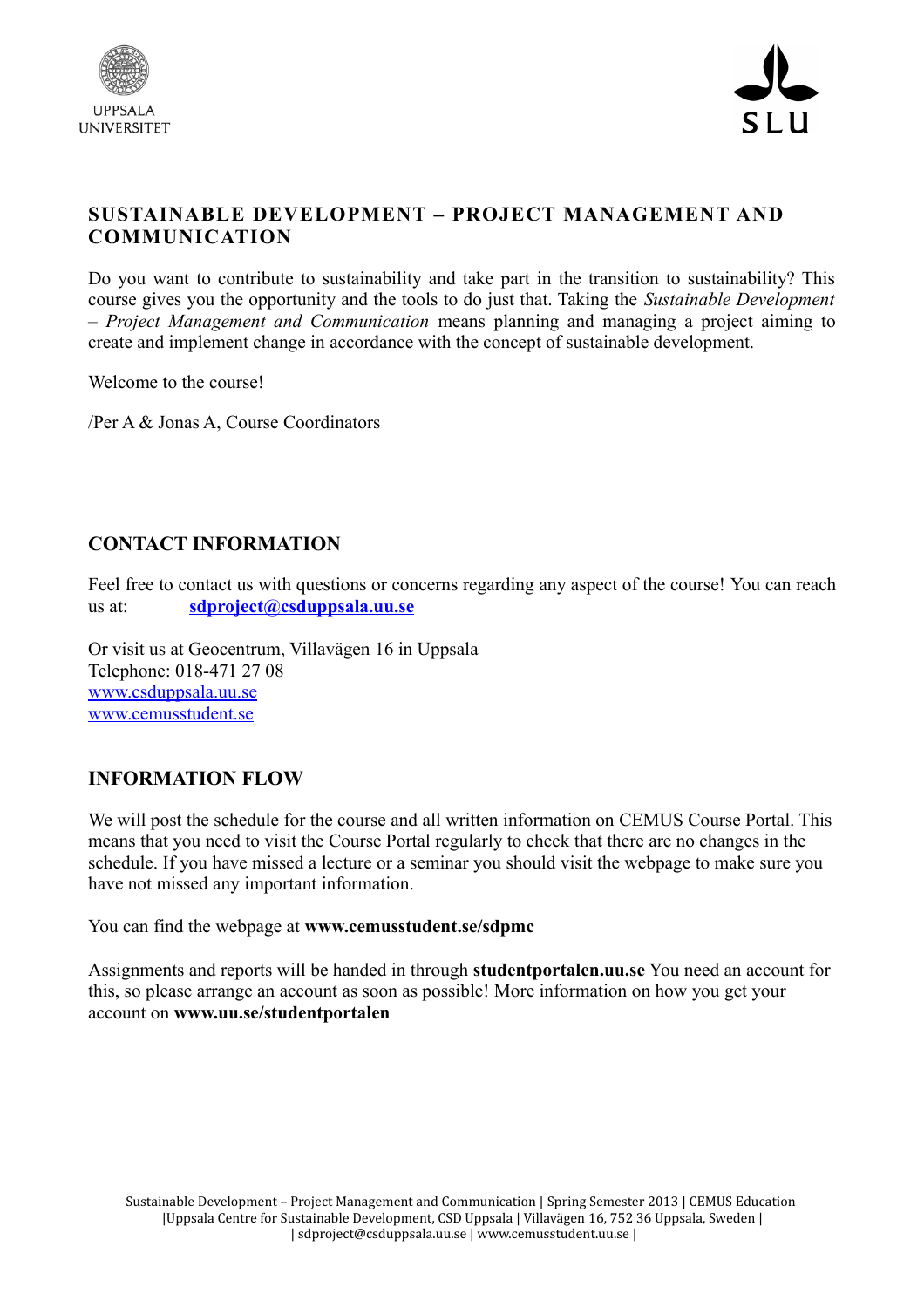

**LIPPSALA UNIVERSITET** 

# **LEARNING OUTCOMES**

On completion of the course, the student should be able to:

- thoroughly describe a delimited part of the sustainability challenge;
- plan, carry out and present a project work that applies theoretical knowledge and contributes to a sustainable development;
- demonstrate good ability to work independently;
- account for and evaluate the practical problems that can arise when working with projects;
- account for and critically relate to the practical and ethical dilemmas that can arise when working for a sustainable development.

## **COURSE LAYOUT & CONTENTS**

The course builds upon the engagement, drive and participation of the students. Your independent work with your projects is the backbone of the course. To help and support, the course offers you interactive workshops, seminars and lectures, where we will take a closer look at the concept of Sustainable Development, project management and the characteristics of a good project leader. With only a few exceptions, the sessions will be held daytime during Monday, Tuesday and Wednesday **(see the online schedule for specific times as well as changes).** 

Working in and with projects almost always contains elements of cooperation and collaboration. Team work is a key ingredient in project work and therefore we want you to form groups of 3-6 students per project. If someone prefers to work alone we can discuss the possibility of doing so when groups are formed. We suggest that you try to find group members to join your project idea.

The course guides you through concepts such as Sustainable Development, Innovation, Group Dynamics, Strategies for Change, and Project Management. During the first weeks of the course you will choose a project idea to work with during the course and form project groups. This idea will be developed and enhanced during the following weeks.

In the middle of March your group will hand in a project plan where you define your project goals and plan the project to maximize the possibility to reach those goals within the scope of the semester. After this the implementation starts, during this period the scheduled time is less but you will meet your fellow classmates during progression meetings and seminars. Every  $2<sup>nd</sup>/3<sup>rd</sup>$  week you will also have the opportunity to meet during Project Cafés, an open space for you to meet, have fika, and discuss whatever you want. The course will be concluded with a project fair, a debate article for publication and a project report. The fair is open for the public.

A Cemus project blog for all students will also be available and used to follow the progress of the projects.

The course is scheduled between January 21 and June 4.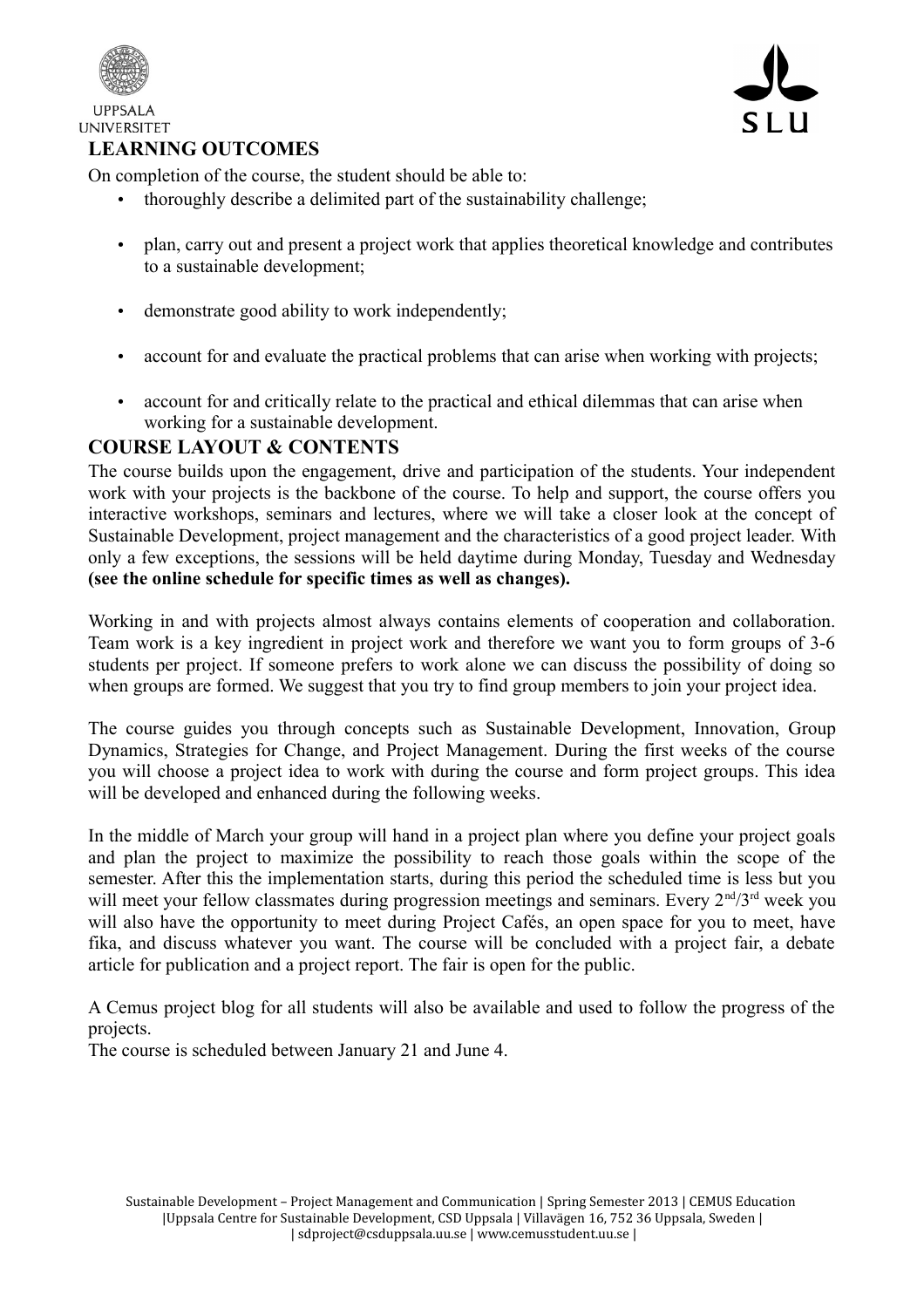



# **REQUIERMENTS**

In order to pass the course you need to fulfill the following requirements:

- *- Attendance and active participation in seminars and workshops(including seminar assignments)*
- *- Project Plan (Deadline ...)*
- *- Tollgate meeting with course coordinators before the implementation phase starts*
- *- Progression Meetings (3) (all members of each project group should attend)*
- *- Project Report (Deadline ....)*
- *- Publication of debate article (Deadline ...)*

The course is pass/fail which means that you can only attain the ECTS grade C. (Your transcript will indicate that C was the highest grade possible to attain.)

#### **Lectures and workshops**

Lectures and workshops are important parts of the learning process where the course coordinators and specially invited lectures will focus on different aspects of sustainable development, communication, project management, and group dynamics. These lectures and workshops will guide you through the writing of seminar assignments as well as give you concrete tools before and during the implementation phase of the projects. Most lectures and workshops are scheduled on Tuesdays or Wednesdays.

#### **Seminars**

The seminars are mandatory and require your active participation. You have to do an extra assignment if you miss one or more of them. Preparatory assignments will be handed out and posted on the Course Portal before seminars. Please note that you have to complete the assignment to attend the seminars. Assignments are to be handed in the day before the seminars on studentportalen.uu.se

#### **Written assignments**

The main written examination of the course consists of the seminar assignments, the project plan, the project report and a article. The seminar assignments are usually written individually with some parts that are written together as a project group. The project plan is made collectively by the project group and the project report is written individually.

#### *Project Plan*

In the project plan you will define the goals of your project in detail, you explain how the project will be executed and make a risk analysis of potential challenges and unexpected events. As a background section in the project plan you will make a brief summary of your findings in the seminar assignments.

#### *Project Report*

In the project report you analyze the results of the project, both in terms of group dynamics, project management, delivery on project goals and the connection to sustainable development. A critical analysis of how your project contributes to a sustainable development is the most important part of the report.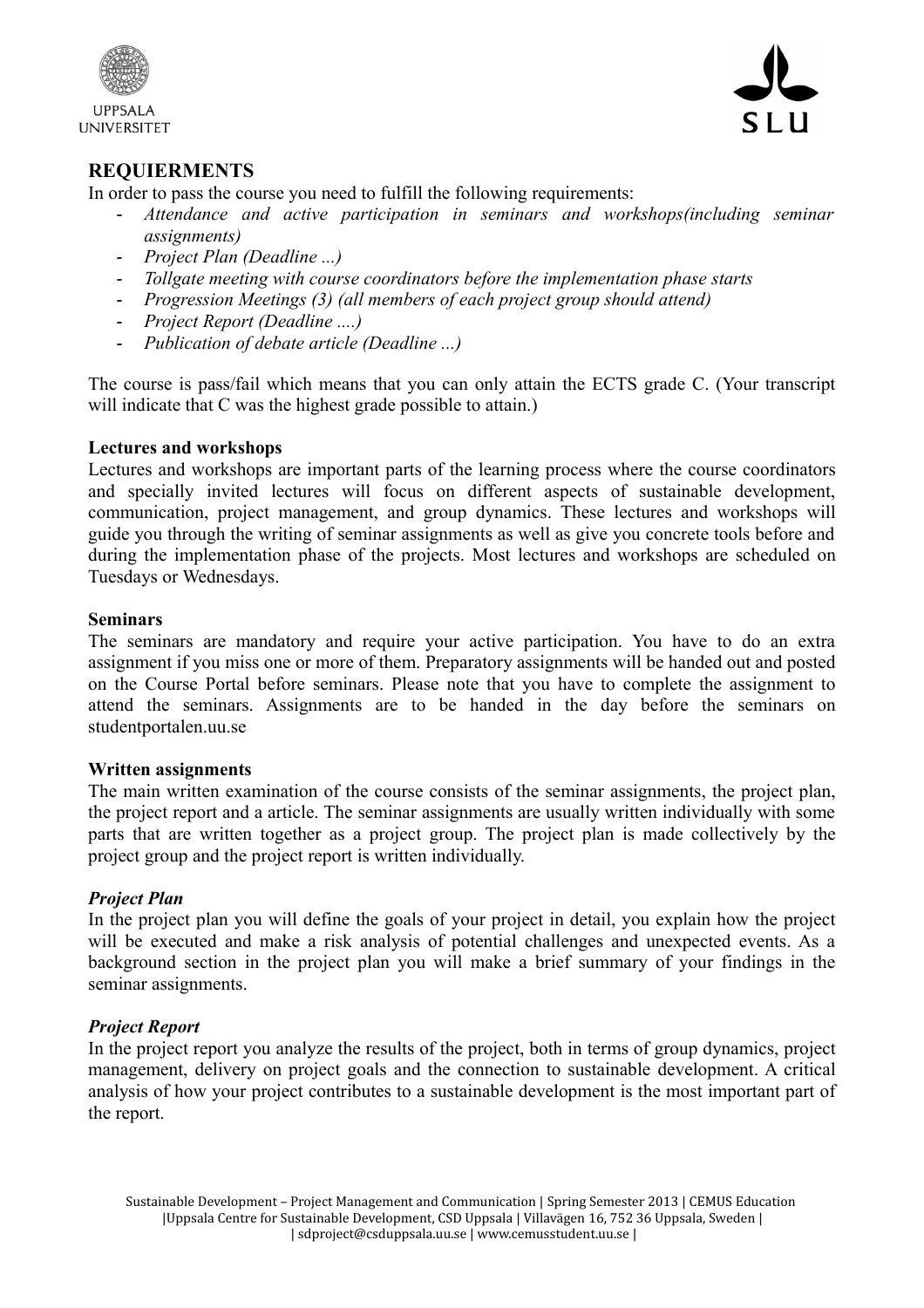



#### *Article*

An article about your project, that connects to the practical and ethical dilemmas when working for a sustainable development. To be published in any newspaper you find relevant or as a last alternative, online on newsmill.se or another online news distributor.

#### **Progression meetings**

During the implementation of the projects there will be three progression meetings where the whole project group meet the course coordinators and discuss any issues or considerations that have occurred in the projects. The aim of these meetings is to give and get support from each other and help each other forward in the project process. The status reports are short documents to communicate what is happening in the project. A reflection on your own learning process should be done in connection to all progression meetings. All members of the project group should attend these meetings.

#### **Project Café**

During the project work you will be given your own space to meet and discuss things. All project groups are invited to "project cafés" in the CEMUS Library at Geocentrum. These meetings are informal and aim to give all students the possibility to discuss things related to the project but also to get to know each other better. Other actors and student are welcome to join this. A plan on how to organize the cafés will be made together in the class.

#### **Tollgate meeting**

Before the project work starts each project group will have one tollgate meeting with the course coordinators to talk through your project plan before actual implementation takes place. If needed, the project groups can book additional meetings to get support and feed-back from the course coordinators if needed.

#### **Project presentation**

The results of your project will be presented on a project fair. The presentations will be interactive, visual and creative. Start early of thinking how you can present your work in a way that will attract visitors of the fair. The fair is open for the public. More information about project presentation will be given later on.

#### **Literature**

During the course you will read four books of which one is chosen from a selection of books, and articles from a course reader, as well as project specific material that you gather yourselves. In the course reader there is a guide for the reading of books and articles. Make sure to come prepared to all lectures, workshops and seminars. The literature will also be available to read in the Cemus library. Literature can be bought at studentbokhandeln (Sysslomansgatan 7), or online at adlibris.se, bokus.se, lycknis.se etc.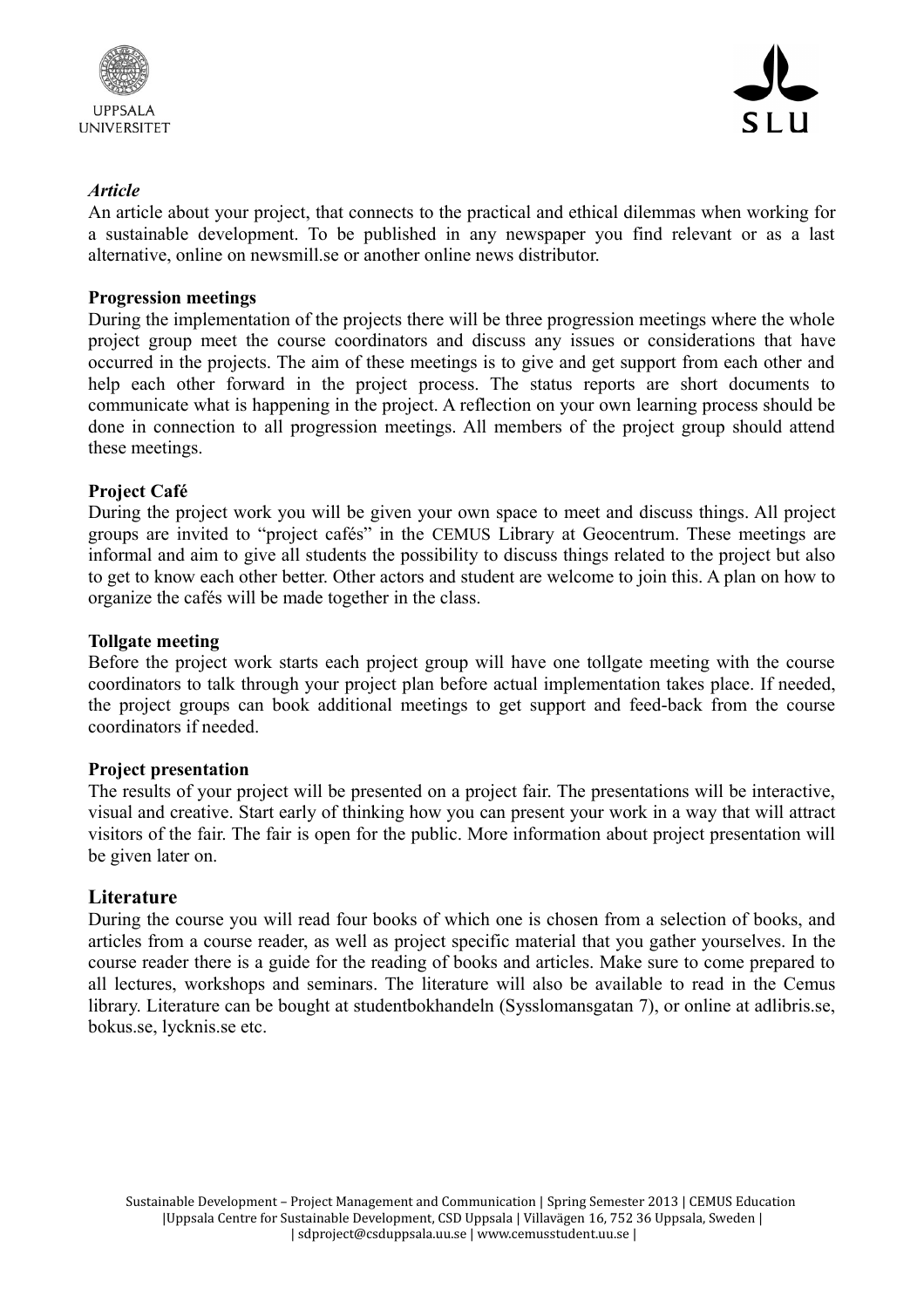



# **Course Books**

Roam, Dan (2009), **The Back of the Napkin** *– Solving problems and selling ideas with pictures,* Marshall Cavendish International

Holmes et al. (2011), **The Common Cause handbook**, PIRC (Part of the course reader)

Lilliesköld and Eriksson (2009), **Handbook for small projects**, Liber

 A book that you or your project group chooses to read that is relevant for your project, more information about this later on in the course.

Your book of choice, to be read before the last seminar.

- Suzuki (2007), **The Sacred Balance** Rediscovering our place in nature, Greystone Books
- Jensen & McBay, (2009), **What We Leave Behind**, Seven Stories Press.
- Robinson, Ken, (2010) **Out of Our Minds** Learning to be Creative, Capstone Publishing.
- AtKisson, Alan (1999), **Believing Cassandra** *An optimist looks at a pessimist's world,* Chelsea Green Publishing Company.

#### **Course Reader**

In addition to the books there will be a course reader with articles and excerpts from books, available for purchase from the course coordinators during the first week of the course and cost about 100 kronor (bring cash to class).

#### **Project specific material**

Besides the above literature you and your project group will need to find project specific material (books, articles or the like) that relates to your project in order to go in depth and gain further knowledge on different aspects of your work.

# **LECTURE HALLS AND ROOMS**

Here are the most commonly used lecture halls and rooms.

#### **Geocentrum, Villavägen 16**

- Cemus' Hällström and Tufendahl (Progression meetings)
- Cemus' Library (registration and Project Café)
- Småland, Norrland

#### **Blåsenhus, von Kraemers allé 1**

- House 11, 12 and 13. For example Blåsenhus 12:020 means House 12, Floor 0, Room 20.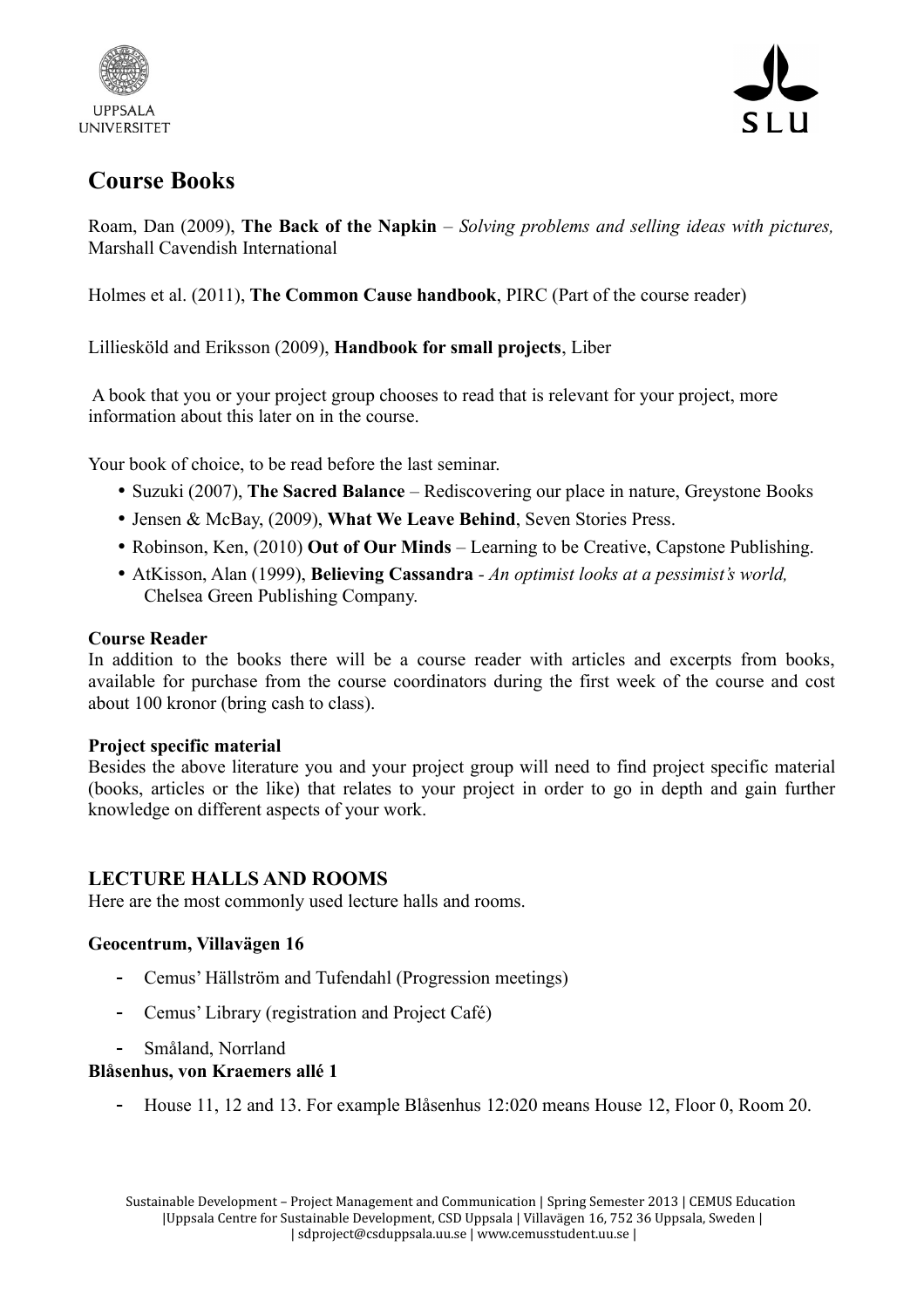



# **COURSE MANAGEMENT**

**Per Andersson** is coordinating the Sustainable Development – Project Management and Communications course for the 4th time. He has a background in natural- and environmental science and sustainable development studies. When not working on CEMUS he is active in different project in the field of sustainability and also works as chef preferably with local and organic food.

**Jonas Allerup** is coordinating the Life's Philosophy and the Modernity & Sustainable Development – Project Management and Communications courses. He holds a Master degree in Economics from Uppsala University. He has been working for CEMUS almost five years now. He has experience working for the Swedish Trade Council in Stockholm and is now also working for the Research Institute of Industrial Economics as a research assistant.

# **CONTACTING THE COURSE COORDINATORS**

[sdproject@csduppsala.uu.se](mailto:sdproject@csduppsala.uu.se) or [per.andersson@csduppsala.uu.se,](mailto:per.andersson@csduppsala.uu.se) [jonas.allerup@csduppsala.uu.se](mailto:jonas.allerup@csduppsala.uu.se)

# **COURSE REFERENCE GROUP**

The course reference group is working closely with the course coordinators. They assist in finding relevant and inspiring literature, lecturers and examination methods; they also help to ensure the academic quality of the course.

Daniel Mossberg is Director of Studies at Cemus.

Isak Stoddard is the Educational Coordinator at Cemus.

Agneta Setterwall is guest lecturer at Swedish University of Agricultural Sciences (SLU), her specialty is Sustainable Communication.

Johan Gärdebo is student of the year prize winner 2012 and one of initiator of Supplementary Instructions in Uppsala.

Beau Boekhout is Project Leader at Nordex AB which is a global company that develop wind turbines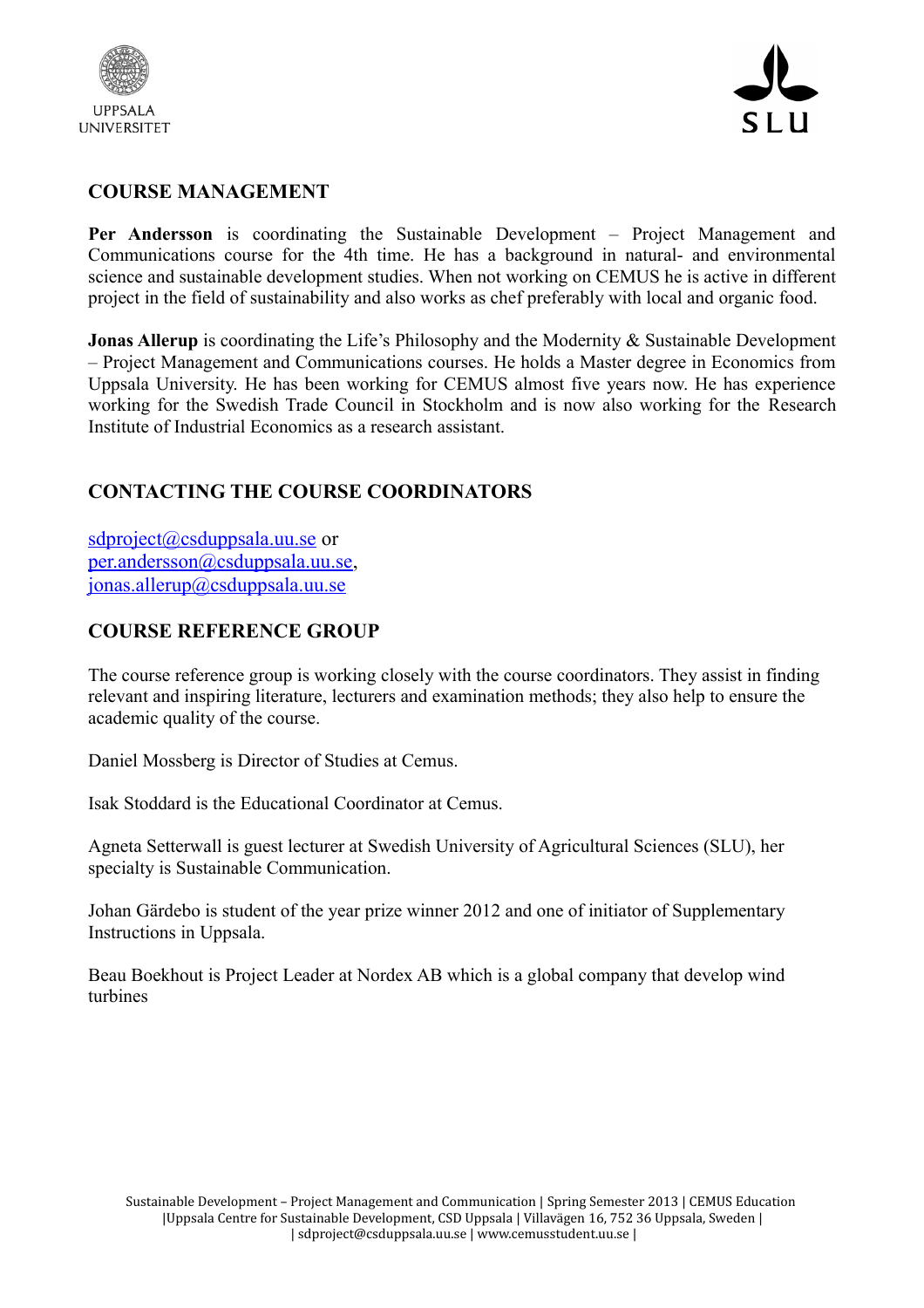



### **This year CEMUS gives the following courses:**

#### **Spring semester 2013**

- Applied Sustainability Science Course Package, 30 ECTS
- Actors and Strategies for Change Towards Global Sustainabilities, 7.5 ECTS
- Sustainable Design Ecology, Culture and Human Built Worlds, 7.5 ECTS
- Climate Change Leadership Power, Politics and Culture, 15 ECTS
- • [Sustainable Development Project Management and Communication, 15 ECTS](http://www.uu.se/node697?kKod=1MV013&lasar=10/11&typ=1)
- Hållbar utveckling B, 30 ECTS
- Människan och naturen (distance course), 7.5 ECTS
- Livsfilosofi och det moderna samhället, 7.5 ECTS
- Människan och maskinen perspektiv på teknik, makt och samhälle 7.5 ECTS
- Hållbar utveckling värderingar, världsbilder och visioner, 15 ECTS
- Worldviews and Discourses, a Seminar Series (part of the Master program for Sustainable Development – only open to students from the program) , 5 ECTS

#### **Summer 2013**

• Urban Agriculture – Permaculture and Local Food Systems, 7.5 ECTS

#### **Fall semester 2013**

- Global Sustainability Science Course Package, 30 ECTS
- Global Challenges & Sustainable Futures, 7.5 ECTS
- Critical Perspectives on Sustainable Development in Sweden, 7.5 ECTS
- The Global Economy Environment, Development and Globalization, 15 ECTS
- • [Sustainable Development Project Management and Communication, 15 ECTS](http://www.uu.se/node697?kKod=1MV013&lasar=10/11&typ=1)
- Hållbar Utveckling A, 30 ECTS
- Människan och naturen, 7.5 ECTS
- Global miljöhistoria, 7.5 ECTS
- Global Environmental History (distance course), 7,5 ECTS
- Klimatet, energin och det moderna samhället, 7.5 ECTS
- Klimatet, energin och det moderna samhället (distanskurs), 7.5 ECTS
- Actors and Strategies for Change Towards Global Sustainabilities (distance course), 7.5 ECTS
- Worldviews and Visions, a Seminar Series (part of the Master program for Sustainable Development – only open to students from the program) , 5 ECTS